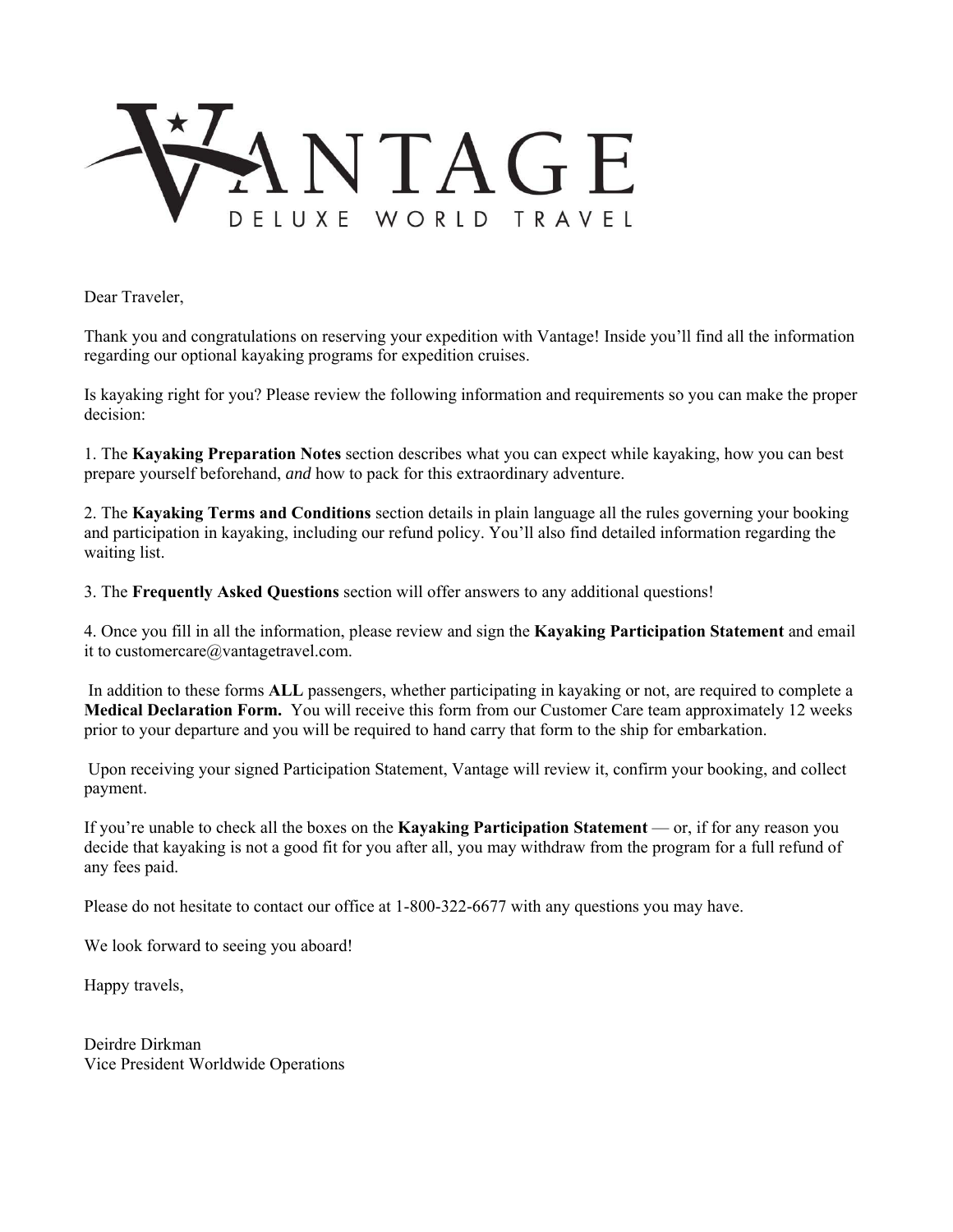# **Kayaking Preparation Notes**

# GO BOLDLY ON YOUR EXPEDITION CRUISE WITH KAYAKING

Enhance your journey with even more up-close discoveries and unforgettable experiences, while paddling in our top‐quality kayaks with our expert Expedition Team members.

#### **What are we all about?**

Kayaking is a limited‐availability adventure offered on select voyages aboard Vantage expeditions. Travelers have the unique opportunity to experience the thrill and serenity of kayaking in a guided paddling group. This is a genuine small‐group experience that offers a uniquely memorable adventure.

#### **Where are we going?**

Kayaking is offered on our expedition voyages, giving travelers the chance to paddle in some of the most awe‐ inspiring environments on Earth. Kayaking normally takes place in calm and protected waters where we can experience breathtaking scenery and unique wildlife in a safe and responsible way.

#### **When does it happen?**

Travelers can participate during selected times, usually daily, depending on itinerary, weather, wind, and environmental conditions. *Please note: Kayakers will paddle during announced landing times; therefore, shore visits might be reduced.*

### **Why try kayaking?**

Kayaking is a great way to encounter the destinations you'll visit from a unique point of view, as well as emphasize exploration, fellowship, physical exercise, and serenity.

### **Who can sign up?**

All adults who are in good health, with appropriate physical fitness and previous kayaking experience.

### **How do I join?**

You can sign up for kayaking for an extra cost. Space is limited, and we recommend signing up at the time you reserve your voyage. *The option can be added after booking, but travelers are required to reserve their spot 30 days before departure.* 

### **What to expect on a kayaking adventure?**

You'll encounter some of the most interesting, demanding, and rewarding exploration opportunities in the world. Our seasoned Expedition Team and professional guides are at your service to deliver the adventure of a lifetime. Please read on to learn what you can expect from us and what we expect from you.

#### **Get up-close in small-group experience**

Kayaking is limited to a small group of 16 participants per voyage. Your safety and enjoyment will be enhanced by teamwork and mutual respect.

### **Uncompromised safety in remote lands**

You'll be part of a guided paddling group in our exceptionally stable double kayaks, where you'll explore alongside qualified kayak guides. The guide-to-kayaker ratio will always be at least one to eight (1:8). Also, there will always be a dedicated safety Zodiac (rescue boat) accompanying your paddling group, with safety gear for a speedy recovery in the unlikely event that a kayak capsizes. Your kayak guides will give a comprehensive orientation before your first paddle and safety briefings throughout the voyage.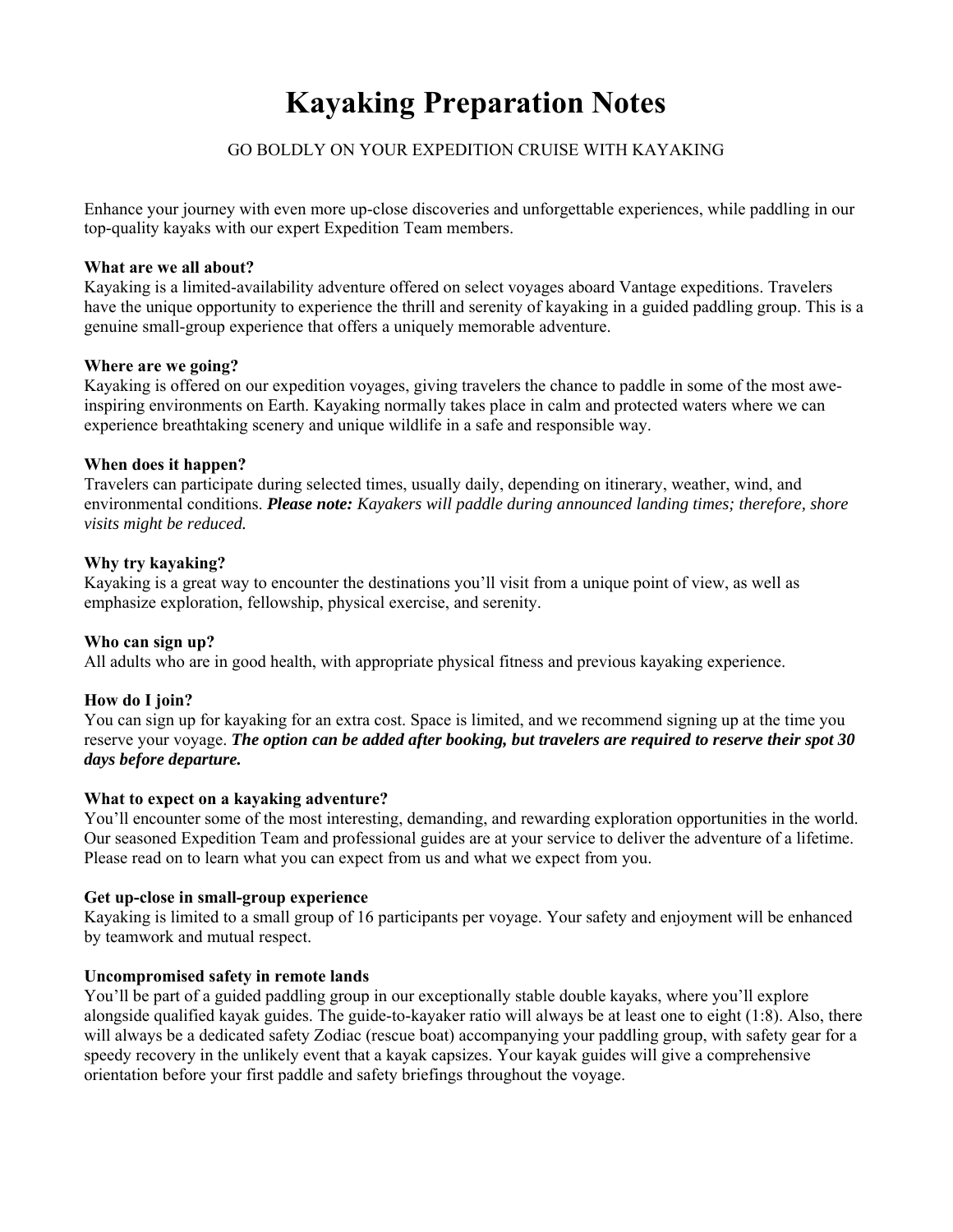# **Quality equipment**

We'll provide all the kayaking equipment and paddling gear you'll need for a safe and enjoyable time, including high-quality paddling suits, personal flotation devices, and other gear. Our double kayaks are extremely tough and stable, with the maximum hip width at 45 cm (17 in.) and recommended paddler weight of 70 to 110 kg (154 to 242 lbs.). Our rugged paddles are fixed at 225 cm, the ideal length for our relatively wide kayaks. The paddles are angle-adjustable to fit each guest's paddling stroke perfectly.

# **Explore in a variety of conditions**

We will kayak in various regions, where there is always the possibility of rough weather and seas developing suddenly without warning, so paddling conditions will vary. Calm conditions are likely to exist in some locations we visit. But it's also possible to encounter strong winds and seas with moderate chop and swell. Water and air temperatures will vary, depending on the region. Kayaking will not take place if conditions seem to pose any risk.

# **A real workout**

Paddling times and distances vary between voyages and excursions but expect to be on the water between one and three hours. Distances will depend on wildlife encounters and landscape sightings. Our purpose isn't to paddle a marathon, but the more we paddle, the more we see. Your guides will discuss anticipated times and distances prior to your excursion, but your adventure may end up being spontaneous, depending on conditions, weather, and wildlife.

# **Making choices during your expedition**

Kayaking may be offered at the same time as other activities, including Zodiac cruising and shore landings. Occasionally, kayaking can be combined with these activities; other times, you'll have to pick one. Your kayak guides will hold pre‐excursion meetings to help you choose your activity, with the aim that over the course of the voyage you'll achieve your preferred balance of shore landings, Zodiac cruises, and kayaking sessions.

# **Trustworthy paddling companions**

All participants are required to have appropriate fitness, be in good health, and have previous kayaking experience. Participants are also expected to demonstrate team spirit and an attitude of cooperation. This is for the safety and enjoyment of everyone in the group. For more information, please see our **Kayaking Terms and Conditions**.

### **How to pack**

Bring clothes that you'll wear under your provided paddling suit. For polar kayaking, appropriate inner layers for kayaking can also be used underneath your rain pants and parka while on deck, in the Zodiacs, or on shore, so, you do not necessarily need to pack the gear twice to go kayaking.

### **Dressing for the conditions**

What you wear inside your paddling suit will depend on the conditions, which can vary substantially between destinations and excursions.

Cloud cover, wind, and precipitation can dramatically affect how it feels outside. However, keep in mind that you'll be engaged in a strenuous physical activity in a paddling suit that uses trapped air as insulation. So, the possibility of overheating and becoming wet (and then cold) from perspiration must also be considered. The layering principle should be observed, but please note that it will not be possible to add or remove layers while on the water and inside your paddling suit. For clothing requirements, please note that:

- Nylon, polyester, polypropylene, and merino wool are the preferred fabrics for paddling in polar regions. For warmer climates, make sure to wear breathable clothing.
- In polar regions, cotton is not appropriate due to poor heat retention when damp. Your base (regulation) layer should be moisture‐wicking thermal long underwear (lightweight for bottoms, medium‐weight for top). Your insulating layer should be comfortable non-cotton trousers/pants and a medium-weight, nonbulky, long sleeve fleece top, preferably without a hood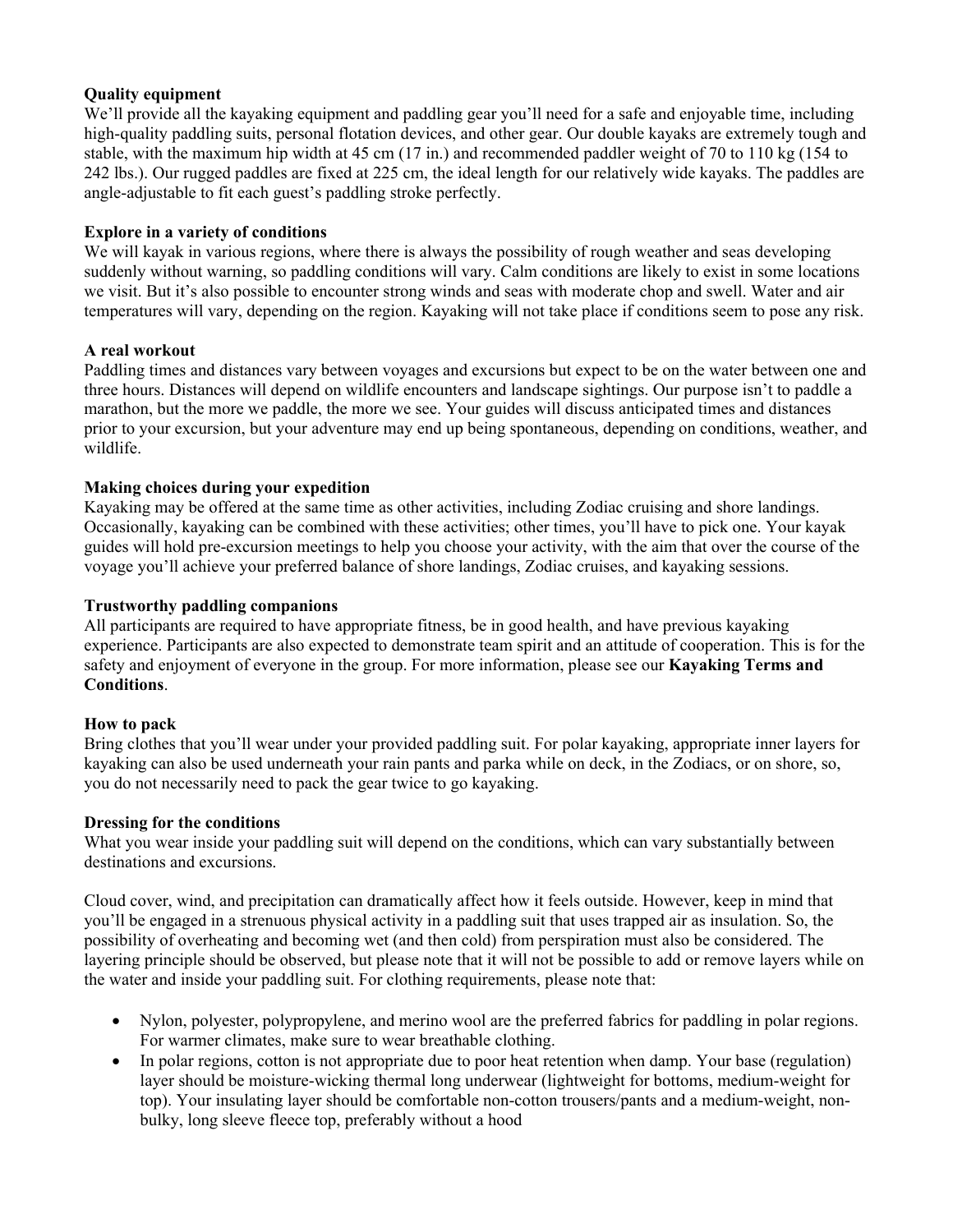The provided paddling suit will be your waterproof layer. Air trapped inside the suit will provide additional insulation

### **For your head**

A head covering is recommended on all kayak excursions. A fleece or tight knit wool hat is essential for polar kayaking. Bring an extra in case one gets wet. In addition, a neck tube or balaclava will protect your face and neck against the cold polar winds. For Amazon kayaking, it is recommended that you wear a wide‐brimmed hat or cap for UV protection. Donning and removing your headwear will be your primary method of thermoregulation while kayaking.

### **For your feet**

Your feet will be dry in your paddling suits, so special socks aren't necessary.

#### **For your hands**

Our neoprene pogies should provide your hands with protection from the elements, without compromising your grip on the paddle shaft. In very cold and/or windy conditions, you may be more comfortable wearing fleece or wool glove liners inside your pogies. You should bring an extra pair of these in case your first pair gets wet. Durable dishwashing gloves with a tactile grip also make good liners that have the benefit of keeping your hands dry.

#### **For your eyes and skin**

UV (ultraviolet light) protection is essential while kayaking, even on cloudy days. Bring polarized sunglasses, a wide‐brimmed hat/cap, plenty of waterproof sunscreen, and lip balm.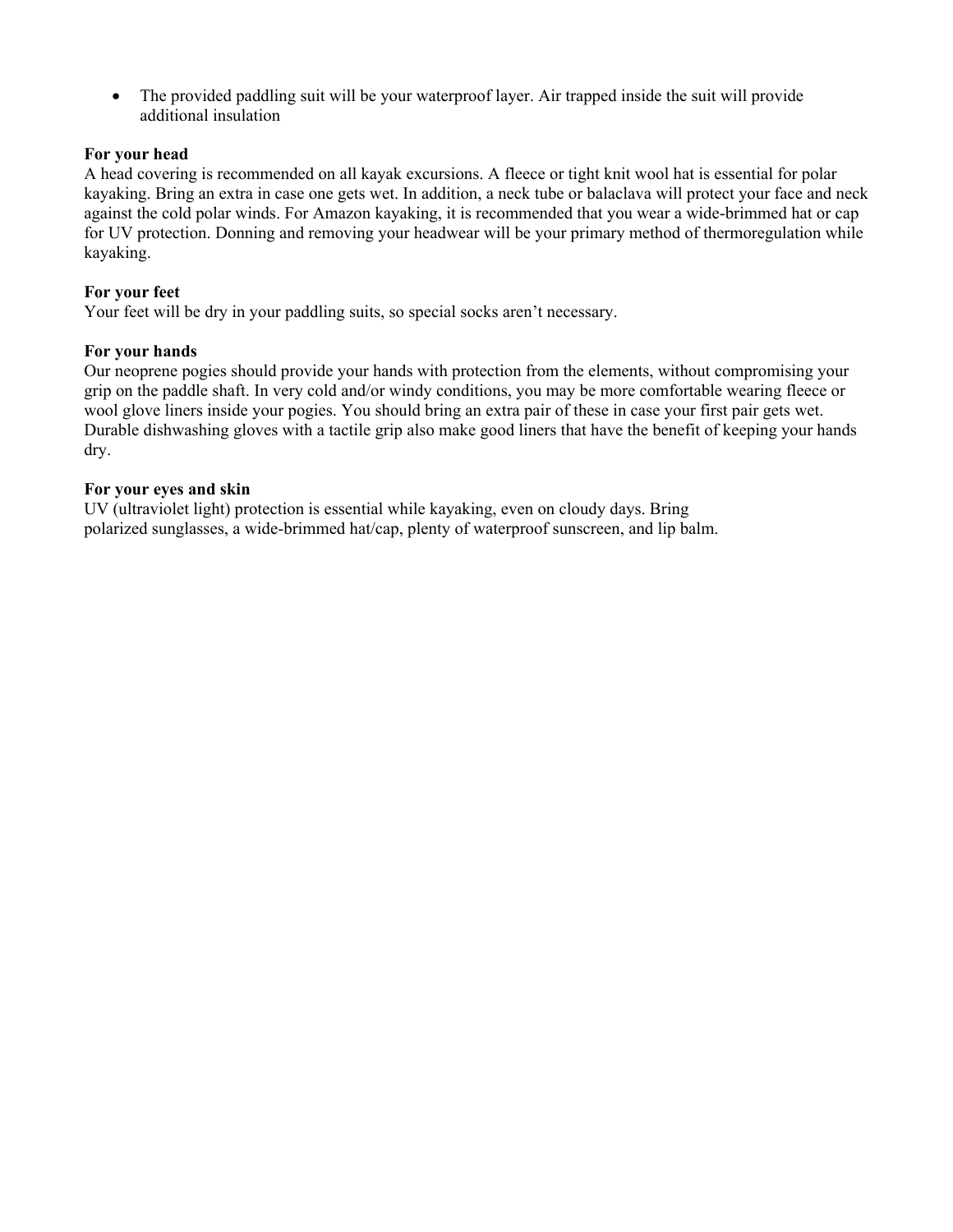# **Kayaking Terms and Conditions**

Please read this document fully and carefully. Your participation in kayaking is conditional upon your agreement to the provisions herein.

# **I. Making your reservation**

Kayaking is filled on a first-come, first-served basis, so we recommended you book your spot at the time you book your voyage. You are welcome to request a spot after booking your voyage, but it will be subject to availability. With the exception of those joining the waiting list and last-minute bookings, payment for kayaking is due no later than the time of final cruise payment. The fee for kayaking is refundable in some cases (see Section XVI below).

# **II. Kayaker statement**

To confirm your reservation, you need to complete and submit the **Kayaking Participation Statement** indicating that you meet the requirements established for the safety and enjoyment of all participants (please see Section VI below). After requesting your spot, you have 30 days to submit the **Kayaking Participation Statement**. If you don't submit it in that time, you risk forfeiting your spot. With the exception of last-minute bookings, you are required to submit the **Kayaking Participation Statement** *before* joining the vessel.

# **III. Medical Information Form**

If you have any medical conditions listed in Section 1 of the **Medical Information Form**, you must get a doctor's statement indicating that you're able to safely engage in kayaking, and that your medical condition(s) will not affect your participation. Please use our **Kayaking Preparation Notes** as a reference for what your participation in kayaking will entail. Your kayak guides will have access to your **Medical Information Form**. Prior to commencement of any kayaking activities, you're required to declare to your kayak guides any medical issues, conditions, problems, or illnesses you may be experiencing.

# **IV. Confirmation Letter**

You'll receive a confirmation letter upon receipt and review of your **Kayaking Participation Statement**. Please be aware that possession of this letter does not necessarily guarantee your suitability for participating in kayaking.

# **V. Refusal of Participation**

Travelers who do not meet the membership requirements in Section VI may pose an unacceptable safety risk to themselves and others and are therefore asked not to join kayaking. Your kayak guides and Expedition Leader will have the ultimate right and responsibility to judge your suitability for participation.

Please be aware that you may be refused the right to participate if it is deemed that your participation would expose you, your fellow paddlers, or your guides to an unacceptable level of risk to safety. The judgment of the responsible staff on board the ship will be final.

If you are refused participation in kayaking before commencement of kayaking activities, you'll be issued a full refund of your fee, but we will not otherwise be liable.

### **VI. Limitation of Participation**

Your kayak guides have the right to limit your participation in kayaking for reasons of safety, as in Section VII. Based upon the degree to which you meet the requirements in Section VI and/or upon your proficiency as observed by your guides, you may be refused the right to participate in certain kayaking sessions as dictated by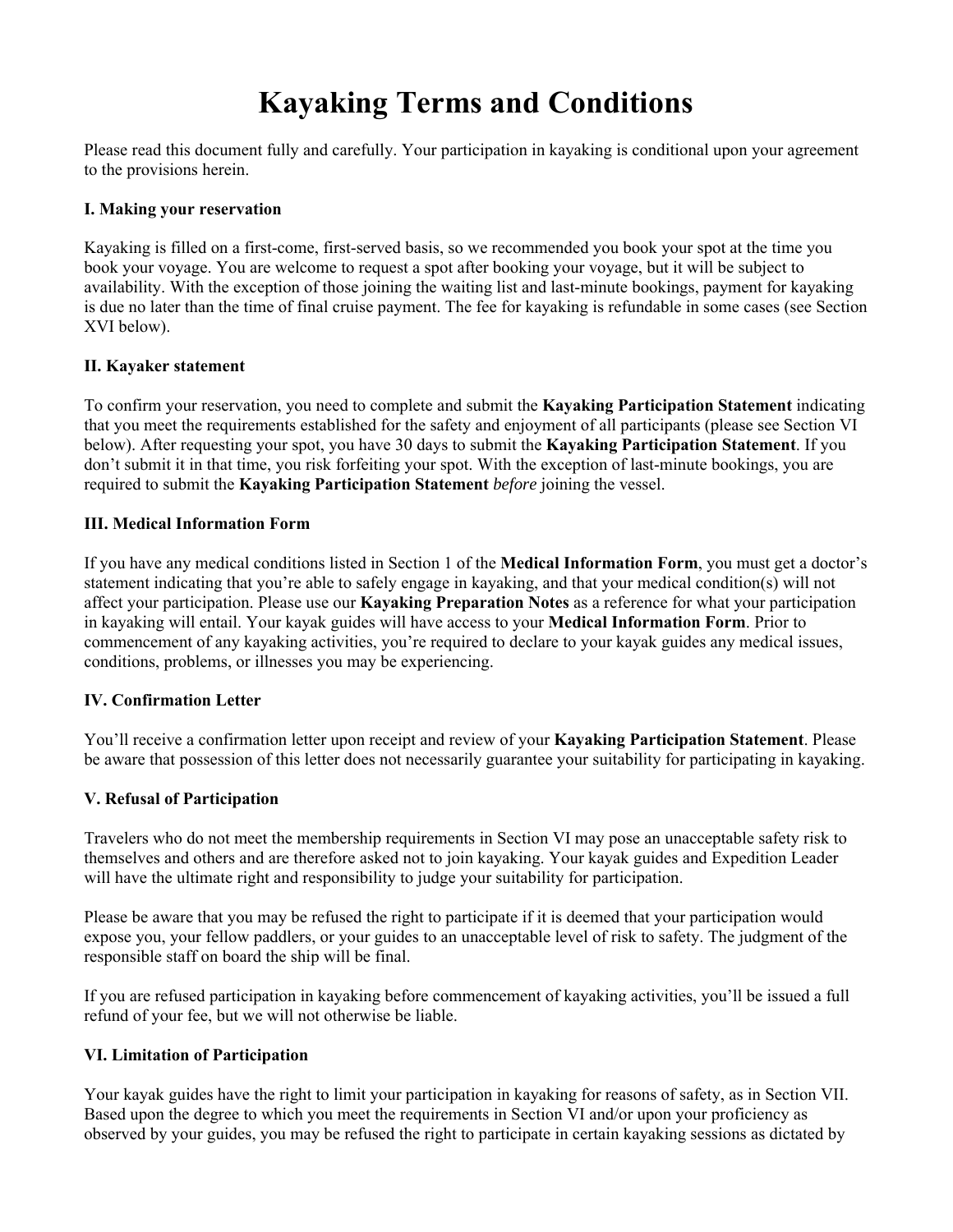location, weather, paddling conditions, or other factors that may increase the safety risk posed by your participation. If it is determined before commencement of kayaking activities that you may not be fit for some of the kayaking locations and conditions that may be encountered on the course of the voyage, you'll be advised accordingly and given a chance to withdraw from the activity for a full refund of your kayak fee. If you choose to continue with the activity, you'll not be entitled to a refund if you are not able to participate in any/all kayaking sessions.

# **VII. Your Responsibilities**

At all times while kayaking, whether on the water or on land:

- You must not behave in an unsafe or disruptive manner
- You must not be intoxicated
- You must comply with any and all instructions given by your kayak guides
- You must be respectful of your fellow participants

If you do not uphold these responsibilities, or if your participation is deemed to increase the group's risk to safety or to be a detriment to the success or enjoyment of the group, your kayak guides have the right to limit or revoke your right to participate at their discretion.

The onboard staff's decision is final. No refund will be issued if the limitation or revocation of your right to participate is based upon your failure to uphold your responsibilities.

# **VIII. Additional Responsibilities**

If you wish to participate in kayaking activities on excursions where it is offered, you must:

- Attend pre‐excursion information and safety meetings held by your kayak guides
- Declare any condition (e.g. fatigue, hangover, seasickness, sore muscles, illness, etc.) that may affect your performance before each kayaking session
- Wear the paddling suit and life jacket provided for your safety while kayaking
- If you bring such gear of your own, it must be approved by your kayak guides
- You must alert your kayak guides immediately if you ever notice a problem with your kayak, equipment, or any paddling gear you are using

# **IX. Kayaking Opportunities**

The onboard staff will determine which excursions are appropriate for kayaking based on observed and expected conditions, site suitability, and other factors. Kayaking is not intended to take place during every excursion. A reasonable expectation would be around three to five kayaking opportunities on your voyage, but there are no guarantees. No refund will be issued if we are unable to provide you with a full kayaking experience due to weather, ice conditions, medical emergency, or any other circumstances beyond our control.

### **X. Your Experience**

We will do our best to give you an unforgettable kayaking experience. However, our ability to do so is heavily dependent on weather and other factors outside of our control, so we do not guarantee any outcome with regard to location, wildlife, weather, ice, or anything else.

### **XI. Non‐Transferability**

Once on board the vessel, your spot in kayaking or the waiting list cannot be transferred to any other person. Also, your spot cannot be shared with any other person(s).

# **XII. Emergency Evacuation Insurance**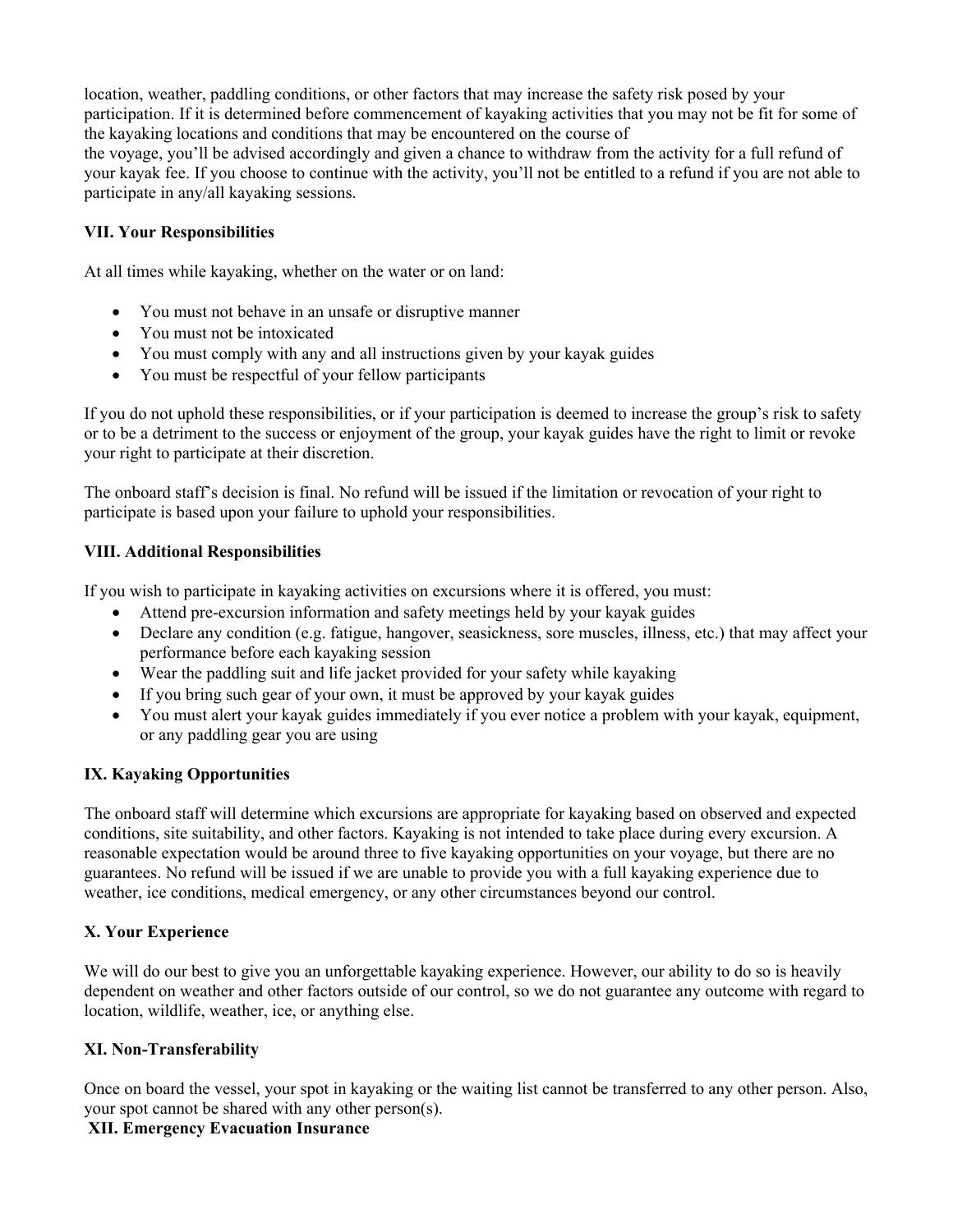You must ensure that your emergency evacuation and medical insurance coverage does not *exclude* adventure activities like kayaking. You may be asked to provide proof of coverage. Regardless, you'll be held fully responsible for any and all medical and evacuation expenses incurred as a result of insufficient insurance coverage.

# **XIII. Waiting List**

If the maximum number of participants allowed in your voyage has already booked (that is, if the kayaker list is full) at the time of your request, you can add your name to a waiting list. All the terms, conditions, and requirements in these terms and conditions apply to the waiting list. So, before joining the vessel, guests on the waiting list must be confirmed by submitting a signed **Kayaking Participation Statement**, but you are not required to pay the kayak fee until you move off the waiting list. Your position on the waiting list will be based upon the date you book your spot. As space in the program becomes available, you'll progress in order of your waiting list position. If you are still on the waiting when your voyage begins, you should still attend the kayaking orientation. If space becomes available before the commencement of kayaking activities, travelers on the waiting list will have the chance to take the spots in order of their position on the waiting list. Once kayaking activities commence, the kayaker list is finalized, and no additions or substitutions shall be made.

# **XIV. Refunds**

Even if you have been confirmed, you have the option, at any time before commencement of kayaking activities, to withdraw from the program for a full refund of any fees paid. You'll also receive a refund if, before commencement of kayaking activities, you are refused participation. If your participation is denied after commencement of kayaking activities, you may not be entitled to a refund depending on the circumstances as per Section IX. If your participation is limited for any reason, you'll be issued neither a full nor a partial refund.

### **XV. Document Version**

This document may be changed without notice. In case of any discrepancy, the most recent version of the terms and conditions at the time of your voyage will apply.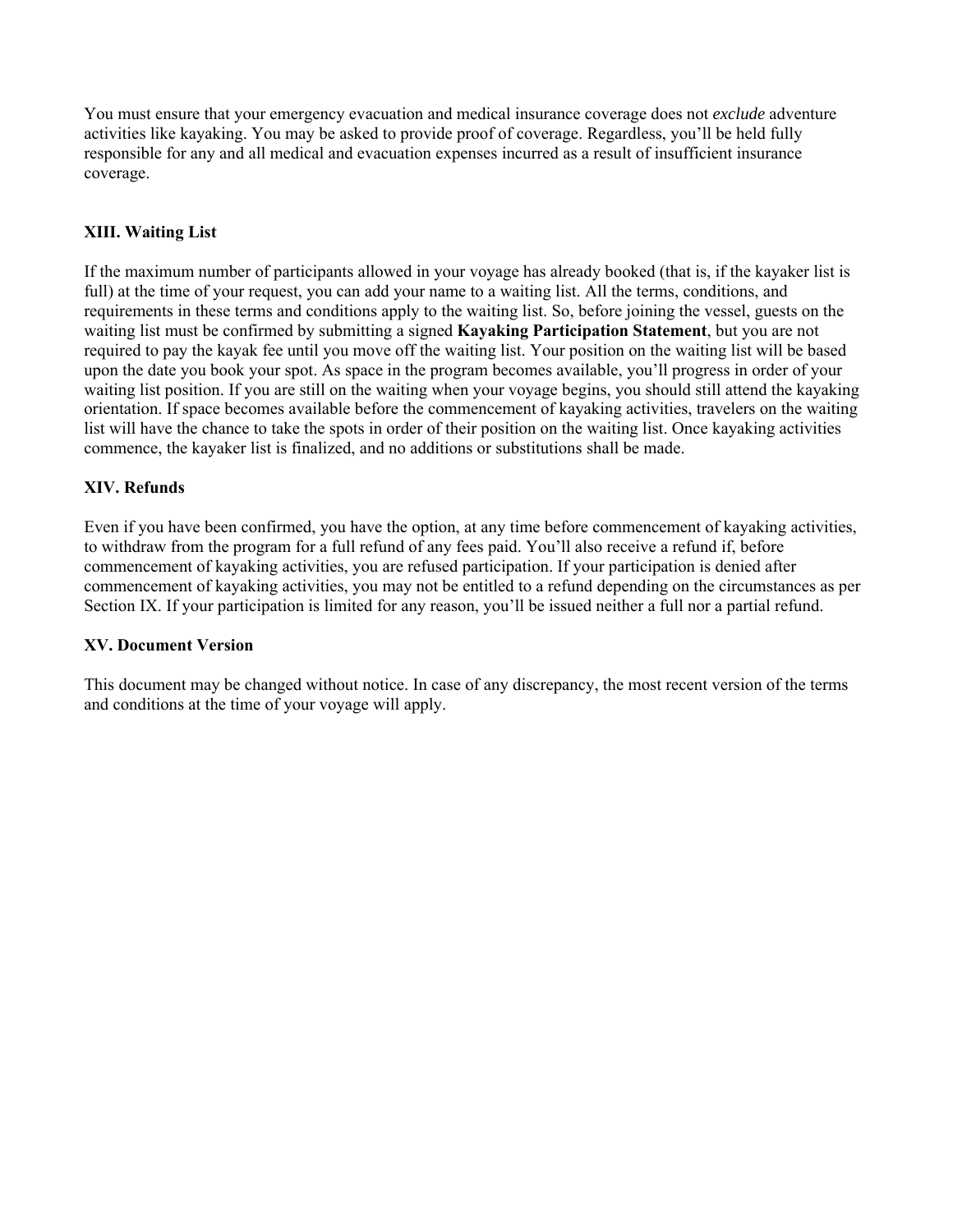# **Frequently Asked Questions**

### **What is kayaking?**

Kayaking is an activity offered on select voyages with Vantage. Participants have the opportunity to experience the thrill and tranquility of kayaking in a guided paddling group. Kayaking is a genuine small‐group experience and a memorable adventure in a unique and stunning setting.

#### **How amazing is kayaking?**

It's totally amazing! Words are insufficient to describe it. Whether in polar regions or in the Amazon, these excursions offer some of the most interesting, demanding, and rewarding kayaking opportunities on the planet. If you enjoy kayaking, then adding these activities to your voyage is an experience not to be missed.

#### **Is kayaking right for me?**

Kayaking is designed for recreational kayakers ready to challenge themselves in an extreme environment. With adequate preparation, just about anyone possessing a reasonable level of fitness and coordination, a positive and flexible attitude, and a passion for real adventure will find value in the program.

#### **How many people can join?**

Kayaking is limited to 16 participants per voyage.

#### **Is kayaking safe?**

With safety as our top priority, we have a comprehensive risk management strategy that exceeds industry standards. An important component of this strategy is our policy requiring that kayakers meet certain fitness, health, experience, age, and language requirements. Please note that the polar regions are some of the most remote and inhospitable environments on Earth, and that kayaking in these waters is an inherently risky activity.

#### **What is the fitness requirement?**

Kayaking is a physical activity that requires strength and stamina. Therefore, participants are expected to be reasonably fit. As a practical test, make sure you have the strength and agility to lunge yourself out of a pool without the use of a ladder, and that you can swim.

#### **What is the health requirement?**

Good health is necessary for your safety and enjoyment. If you have any of the medical conditions or problems listed in our **Medical Information Form**, please request a statement from your doctor indicating that you are able to safely engage in kayaking activities.

#### **How much previous kayaking experience do I need?**

All participants are expected to come with at least some relevant kayaking experience. By "relevant" we do not necessarily mean experience kayaking on the sea or the Amazon. Rather we simply mean experience in a kayak, even in fresh water.

### **What if I have no previous kayaking experience?**

Then, you'll need to acquire some before you join us. If you are reasonably fit and in good health, you should be able to meet the experience requirement quickly. The quickest and most effective way to gain experience and skills is to take kayaking lessons.

#### **What is the minimum age allowed?**

Kayaking participants must be at least 16 years old at the time of voyage.

#### **How often will we go kayaking?**

The number of kayaking opportunities will depend on the itinerary, weather, and conditions. A reasonable expectation would be three to five times, but there are no guarantees.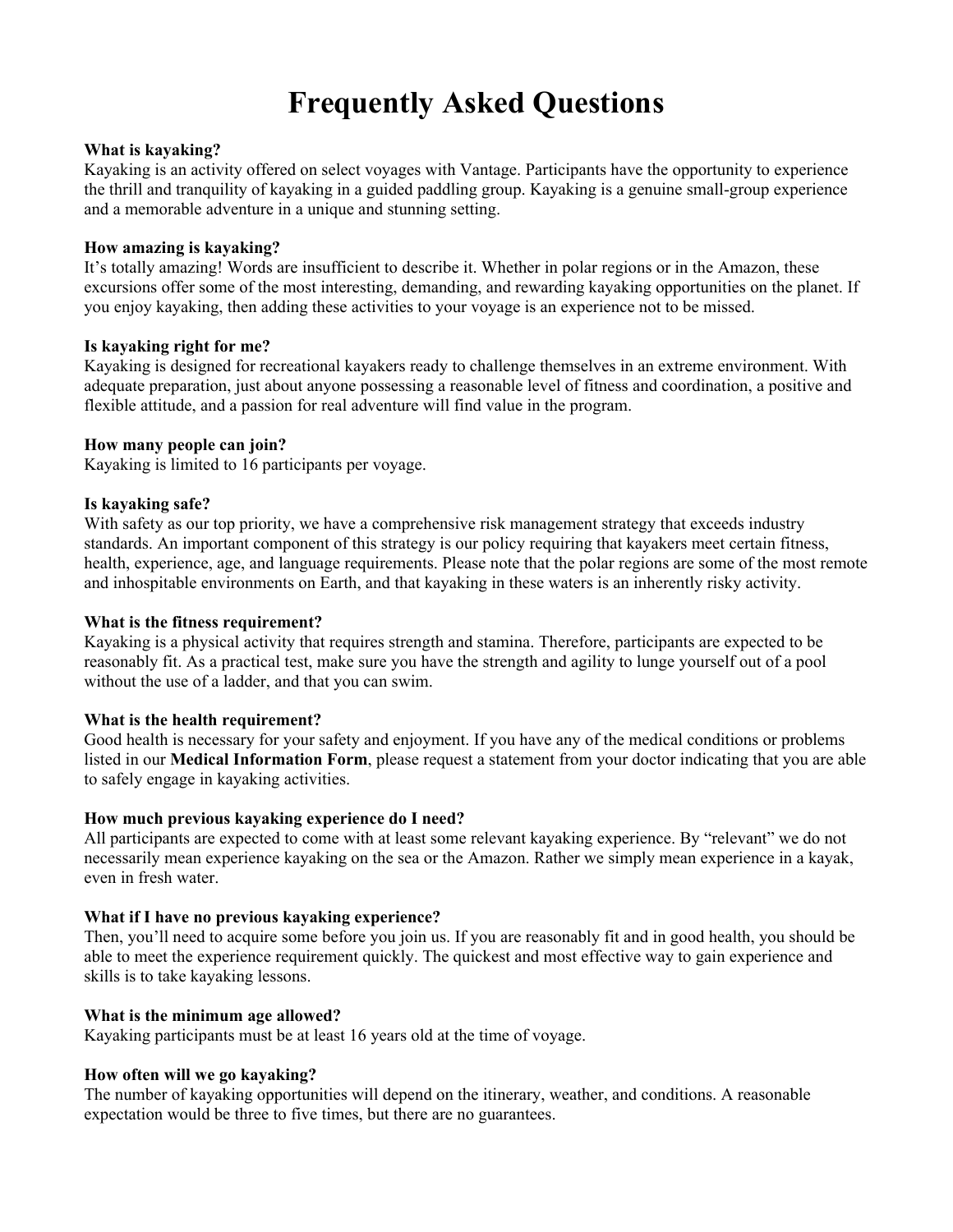# **Will I get the chance to experience ice from a kayak or get close to icebergs and glaciers while in polar regions?**

On most of our polar voyages, ice is encountered, especially in Antarctica. However, be aware that ice is not encountered in the Falkland Islands and only rarely around South Georgia Island. If you are interested in seeing large icebergs, then the Antarctic Peninsula, as well as Greenland, will likely have what you are looking for.

Despite their apparent serenity and repose, icebergs and glaciers present the most formidable hazard encountered by polar kayakers. Therefore, there will be strict limits on how close you are allowed to approach them. Staying safe around the ice is a matter of careful judgment, which will be the responsibility of your kayak guides.

You'll be required to stay with your paddling group and obey all instructions given by your kayak guides. That said, you do not have to be very close to these features to appreciate their immensity and otherworldly beauty. You'll get close enough!

# **Will I have close encounters with wildlife in a kayak?**

Kayakers do not necessarily get closer to wildlife than other expedition travelers. Kayakers simply tend to have more intimate and personal experiences. Kayakers are required to follow IAATO/AECO guidelines concerning distances to wildlife. **For Arctic kayaking:** Under no circumstances will we approach a polar bear in the water.

# **Will I be able to paddle off on my own?**

You are required to stay with your group. When deemed safe by your guides, you may be given leave to venture farther away from the group. On other occasions, "quiet time" will be established so that everyone can appreciate the peace and quiet of their surroundings.

# **What kind of paddling conditions might we face?**

Calm conditions are likely to exist in some of the protected polar bays and fjords we visit and along the Amazon river. However, it is also possible to encounter strong winds and seas with moderate chop and swell, and water and air temperatures will vary. Kayaking will not be initiated if conditions seem to pose any risk. In polar regions, there is always the possibility of rough weather developing suddenly and without warning while you are out on the water.

### **What kind of kayaks will we use?**

Participants use Prijon Excursion EVO double kayaks with rudder steering. These tough, stable kayaks are ideal for occasional rough conditions and paddling through brash ice.

# **Will I be able to take photos from my kayak?**

Kayaking will give you a unique perspective from which to capture incredible photos of scenery and wildlife. You'll be provided with a small waterproof dry bag, so you can take your compact digital camera with you while kayaking. Large DSLR cameras are cumbersome to carry, difficult to keep dry inside a kayak, and therefore not recommended.

If you have a small waterproof camera, consider bringing a pole attachment that allows you to operate it underwater while keeping your hands dry. You'll have many chances to take photos from your kayak, but keep in mind that the best use of your camera will be to capture magnificent moments as they come. There will be plenty of time to organize professional photo opportunities during your voyage while on ship, on shore, or during your Zodiac cruise.

### **What is the best time to go kayaking in Antarctica?**

Each part of the Antarctica season has something special to offer. The early summer months (November and December) see the most ice. The late summer months (January and February) are the best to see whales. Inclement weather in March can make for less frequent kayaking, but the whale watching is at its prime. Seals and penguins can be encountered all season.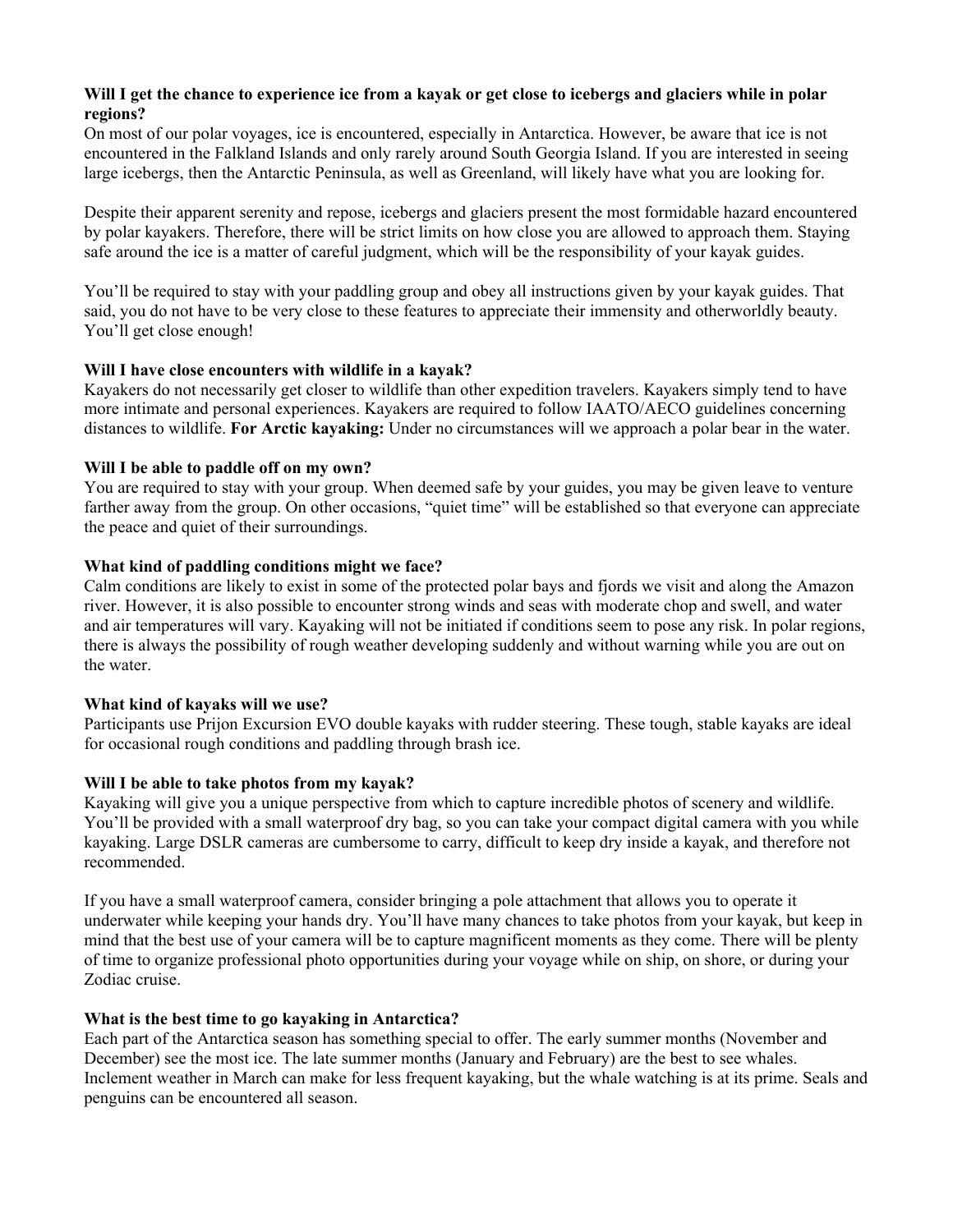# **What is the best time to go kayaking in the Arctic?**

Kayaking in the Arctic is equally amazing all season long (May through September).

# **Do I need to get special evacuation insurance to join kayaking?**

All passengers must purchase travel medical insurance, with emergency evacuation and repatriation. We recommend coverage of at least **USD \$200,000**. *Travelers participating in kayaking must ensure that their policy does not exclude kayaking.* Travel medical insurance, including emergency evacuation and repatriation covering kayaking, is included on Arctic voyages (if you wish to purchase your own, we recommend a coverage of at least **USD \$150,000**, and you must ensure that it does not exclude kayaking).